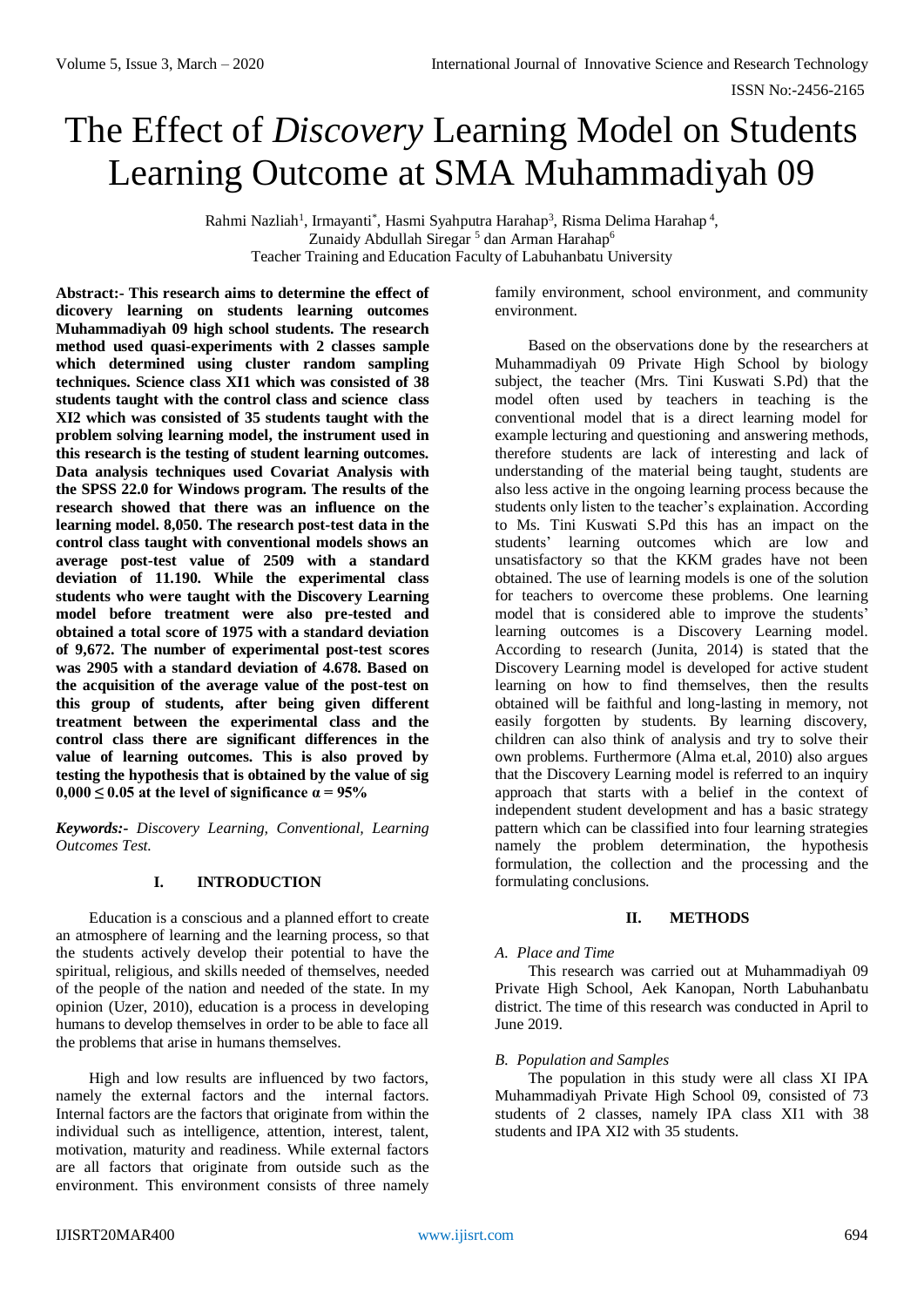The sample of this study was carried out with a sampling technique where the number of samples is equal to the population (total sampling) and obtained 2 classes as the research samples namely class XI IPA1 38 students and XI IPA2 35 students, where class XI IPA1 as the control class and class XI IPA2 as the experimental class.

## *C. Research Design*

This research was a quasi-experimental (quasiexperimental) research. In this design the researcher used two classes, namely the experimental class and the control class. In the research later was given different treatment in each group. The experimental group was treated with the Discovery Learning model, while the control group was treated with the teachers' method (conventional), with the following research design:

#### *D. Data Collection*

In collecting data, the source of the data was determined first, and the instruments used were: (1) Pretest was used to find out that initially of the two groups have no difference in learning outcomes, so observations must be made using the initial test. The test is an objective test in the form of multiple choices (murtiple coice) with options (a, b, c, d and e) of 35 items relating to the excretion system in humans and animals which have been tested for validity and have validated 30 questions. The items were given to the sample class, (2) The final test (post-test) was used to determine the students' mastery of concepts after experiencing learning using the Discovery Learning model. And then the differences in learning outcomes were found after the treatments in the experimental group, the two groups were tested with post-tests with 30 items. Before the test was used, the Validation, Reliability, Difficulty, and Variance Test were carried out.

#### *E. Data Analysis Techniques*

#### *Normality test*

Normality test was done to find out whether the initial data were normally distributed or not. Normality test aimed to determine if the harmony or the suitability of the data with a normal distribution or not.

## *Homogeneity Test*

This test was to determine the variance of the samples taken from the same population.

#### *T-test*

T-tests were carried out to determine the significance of the Pre-test and the Post-test data or to test the differences in the two meanings, if the data obtained were normal and homogeneous to the real level then drawing the conclusions done by looking at the value of t with criteria as the following:

- If t test  $\leq t$  table means there is no influence of Discovery Leaning model.
- If t test  $\geq$  t table means there is an influence on Discovery Learning model.

In this study, the t-test was carried out by using SPSS statistics software program 22.

## **III. RESULTS AND DISCUSSION**

#### *A. The Description of Research Results*

#### *The Analysis of Research Instruments*

The test results of class XII IPA2 Muhammadiyah 09 Private High School obtained 30 valid questions from 35 questions tested so that the invalid questions were considered null or discarded.

## *The Data of Students Learning Outcomes*

#### *The Data of Control Class Student Learning Outcomes*

Before conducting learning using conventional learning models, a pre-test was conducted firstly which aims to determine the initial abilities of the students without being influenced by learning. Furthermore, it was treated by using conventional methods. At the end of the lesson after all the subject matter of the excretion system had been completed, a control class student post-test was conducted.



Fig 1:- Diagram of The Control Class Students Learning Outcomes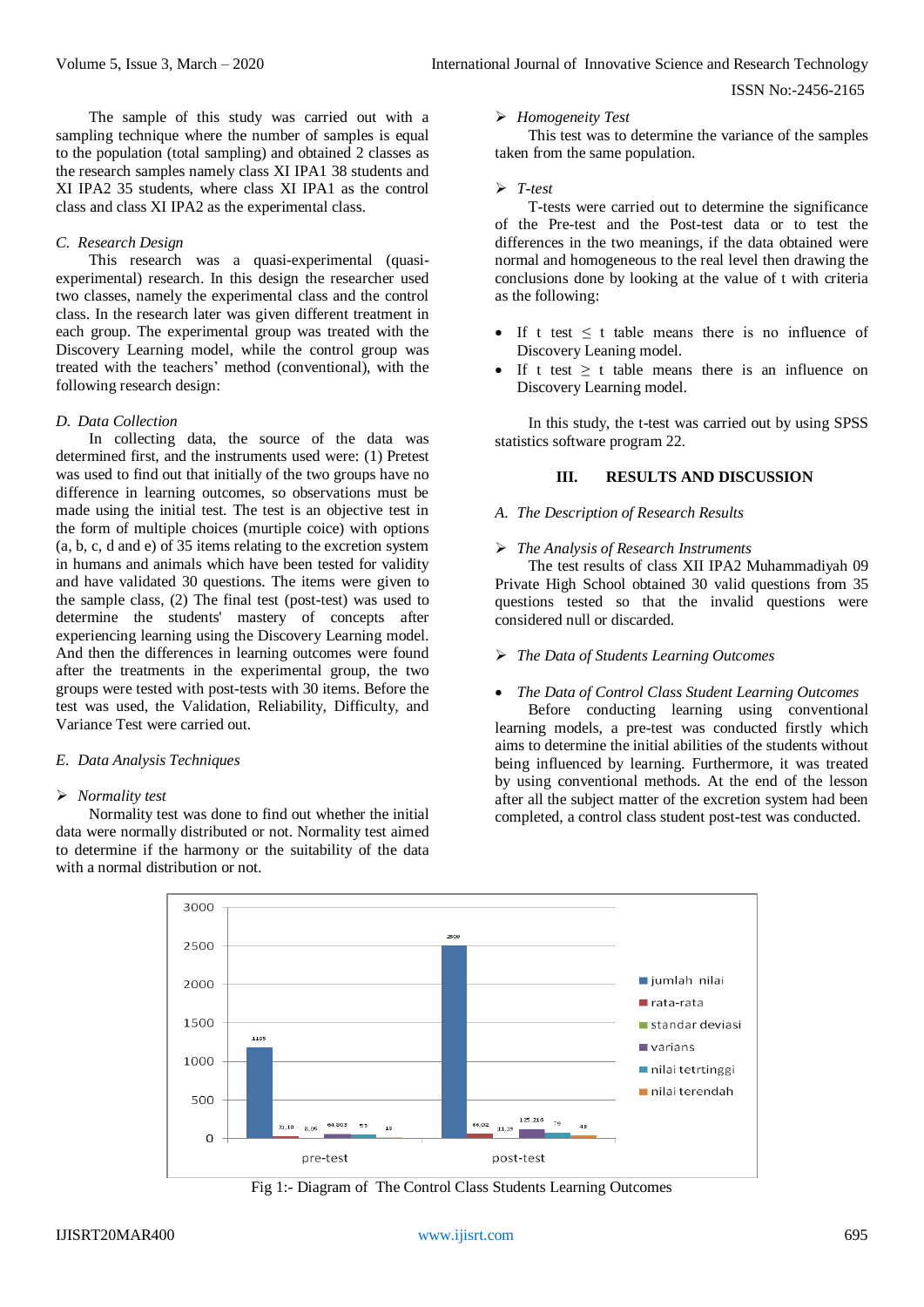**Figure 1**. showed the students' pre-test total score was 1185 and the average score was 31.18 and the standard deviation was 8,050 and the variance was64,803. the highest value was 53 and the lowest value was 18, while the students' post-test scores was 2509 and the average score was 66.02, the standard deviation was 125.216. The highest value was 79 and the lowest value was 43.

#### *The Students Learning Outcomes of The Experimental Class*

For the students' of experimental class, before being treated using the Discovery Learning model, a pre-test is firstly conducted in order to determine the students' initial abilities. After knowing the students' initial abilities, then the students were given the treatment, at the end of learning after all the main material of excretion system had been taught, then a post-test was conducted to find out the students learning outcomes. The results of the pre-test and the post-test of the experimental class can be seen in figure 2.



Fig 2:- The Diagram of The Students Learning Outcomes of the Experimental Class

Figure 2. showed that the students' pre-test scores was 1975 with the average value was 54.86 and the standard deviation was 9.672 and variance was 93.546, the highest value was 73 and the lowest value was 43, while in the post-test scores was 2905, the average value mean was 83, the standard deviations was 4.678, the highest value was 92 and the lowest value was 79.





Fig 3:- Posttest Value Data of Control Class and Experiment Class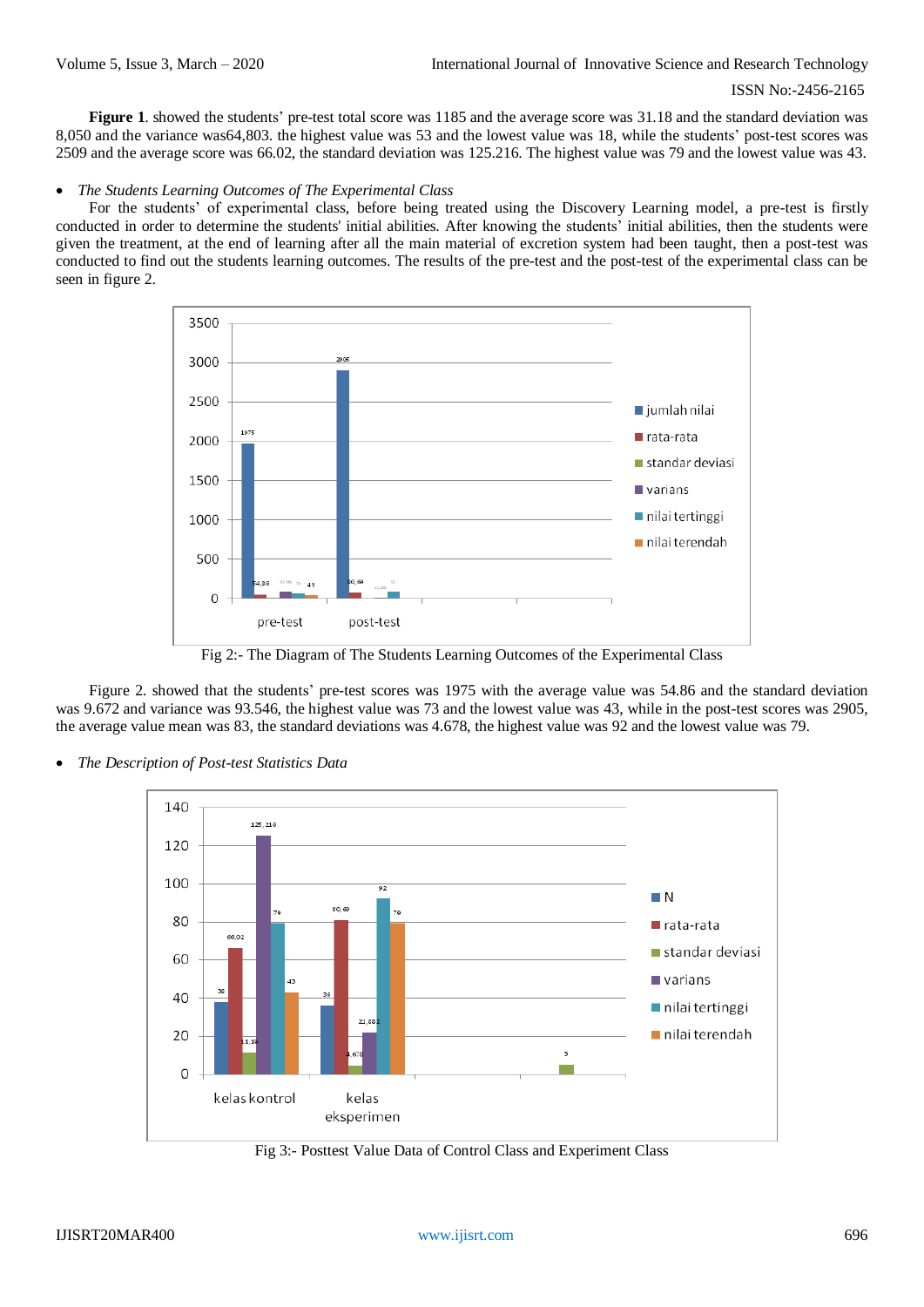**Figure 3.** showed that the average of 38 students' post-test was 66.02 and standard deviation was 11.190, the variance was 125.216 with the highest value was 79 and the lowest value was 43, while the students' post-test score of the experimental class of 35 students, its average score was 83, the standard deviations was 4.678 and the highest score was 92 and the lowest score was 79.

## *B. Data Analysis*

## *Testing for Data Normality*

The basis for decision making in the normality test is: if the significance value  $\geq 0.05$  so that the data is normally distributed. Conversely, if the significance value  $\leq$  of 0.05, the data is not normally distributed. The data used are pre-test and post-test.

## *The Normality of The Control Class*

The results of the normality was calculated using 1 K-S sample in SPSS version 22, it is known that the significance value of 0.200. the comparison was  $0.200 > 0.05$ , so it can be concluded that the data tested were normally distributed.

| One-Sample Kolmogorov-Smirnov Test |                     |                         |  |  |
|------------------------------------|---------------------|-------------------------|--|--|
|                                    |                     | Unstandardized Residual |  |  |
| N                                  | 38                  |                         |  |  |
| Normal Parameters <sup>a,b</sup>   | Mean                | ,0000000                |  |  |
|                                    | Std. Deviation      | 8,01472328              |  |  |
| <b>Most Extreme Differences</b>    | Absolute            | ,078                    |  |  |
|                                    | Positive            | ,078                    |  |  |
|                                    | Negative            | $-0.068$                |  |  |
| <b>Test Statistic</b>              | ,078                |                         |  |  |
| Asymp. Sig. (2-tailed)             | $,200^{\text{c,d}}$ |                         |  |  |

Table 1:- Calculation Results for Normality Control Data Class Test

## *The Normality Test of the Experiment Class*

The results of the normality was calculated using 1 K-S sample in SPSS version 22, it was known that the significance value was 0.200. the comparison was 0.200 > 0.05, so it can be concluded that the data was normally distributed.

One-Sample Kolmogorov-Smirnov Test

|                                                                                                               | <b>Unstandardized Residual</b> |            |  |
|---------------------------------------------------------------------------------------------------------------|--------------------------------|------------|--|
| N                                                                                                             | 35                             |            |  |
| Normal Parameters <sup>a,b</sup>                                                                              | Mean                           | ,0000000   |  |
|                                                                                                               | Std. Deviation                 | 8,28395191 |  |
| <b>Most Extreme Differences</b>                                                                               | Absolute                       | ,113       |  |
|                                                                                                               | Positive                       | ,113       |  |
|                                                                                                               | Negative                       | $-100$     |  |
| <b>Test Statistic</b>                                                                                         | ,113                           |            |  |
| Asymp. Sig. (2-tailed)                                                                                        | $,200^{c,d}$                   |            |  |
| 1. Section 2. Section 2. Section 2. Section 2. Section 2. Section 2. Section 2. Section 2. Section 2. Section |                                |            |  |

Table 2:- The Results of Normality Test of Experimental Class

## *Homogeneity Test*

Data homogeneity testing was intended to determine whether the two groups of the students used as the research samples had homogeneous data variance and they can represent other populations. The data homogeneity testing was done using SPSS statistics version 22 software in the pretest of the two sample groups

#### *The Homogeneity of Control and Experimental Class Pretest Data*

Homogeneity calculation used one way ANOVA SPSS version 22, the significance value was 0.489. so, 0.489> 0.05, so it can be concluded that the pretest data were homogeneous.

| Test of Homogeneity of Variances |     |          |                 |  |  |  |
|----------------------------------|-----|----------|-----------------|--|--|--|
| Levene Statistic                 | dt. | А£       | 151 ک           |  |  |  |
| ነ2<br><i>,,</i>                  |     | <b>1</b> | 48 <sup>c</sup> |  |  |  |

Table 3:- Calculation Results for Pretest Data Homogeneity Test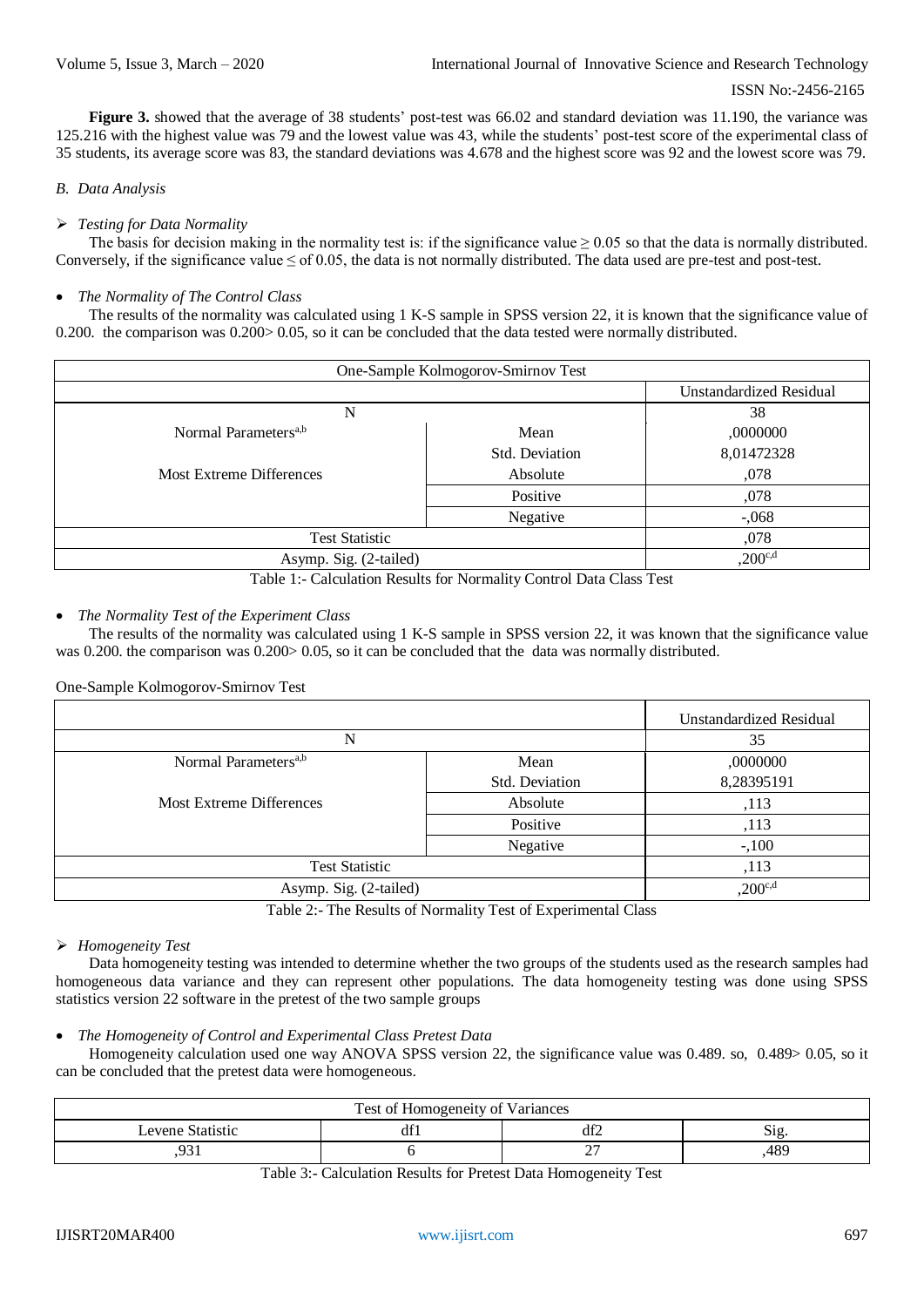ISSN No:-2456-2165

*The Homogeneity of The Post-Test Control Class and The Experiment Class* 

Homogeneity calculation used one way ANOVA SPSS version 22, the significance value was 0.084. So, 0.084> 0.05, so it can be concluded that the data were homogeneous.

| Test of Homogeneity of Variances |            |    |                |  |  |
|----------------------------------|------------|----|----------------|--|--|
| Levene Statistic                 | df1<br>df2 |    | $\mathrm{S1g}$ |  |  |
| 2.442                            |            | 30 | ,084           |  |  |

Table 4:- The Results of Post-Test Data Homogeneity Calculation

## *Hypothesis Test*

After analysising the data requirements, namely the normality test and the homogeneity test were obtained, then testing the hypothesis was done. Hypothesis testing was performed on the post-test values of the two sample groups by using a different test. The test results in the attachment were obtained. Thus, the alternative hypothesis or Ha which states that there is influence of the Discovery Learning model on the subject matter of excretion system in class XI IPA Muhammdiyah 09 Private High School, North Labuhanbatu, Aekkanopan.

The test used paired sample t-test showed 0,000. So the value of sig.  $(2$ -tailed) = 0,000 <0.05, then there is a significant difference between learning outcomes in the pretest and the posttest data which means that there is an influence of the use of Discovery Learning on the students' learning outcomes. It can be seen from the results of the t-test below.

| Paired Samples Test |                       |                           |           |                 |                                              |             |           |    |                 |
|---------------------|-----------------------|---------------------------|-----------|-----------------|----------------------------------------------|-------------|-----------|----|-----------------|
|                     |                       | <b>Paired Differences</b> |           |                 |                                              |             |           |    |                 |
|                     |                       |                           | Std.      |                 | 95% Confidence Interval of the<br>Difference |             |           |    |                 |
|                     |                       | Mean                      | Deviation | Std. Error Mean | Lower                                        | Upper       |           | df | Sig. (2-tailed) |
| Pair 1              | pretest –<br>posttest | $-26,57143$               | 8,28991   | 1,40125         | $-29,41911$                                  | $-23,72374$ | $-18,963$ | 34 | ,000            |

Table 5:- Test Calculation Results t

## **IV. DISCUSSION**

The control class students were taught by using the lecturing method, it was given a pre-test before being treated, and a total score was obtained 1185 and the standard deviation was 8.050. The research post-test data in the control class was taught with conventional models. It showed the average post-test value was 2509 and the standard deviation was 11.190. While the experimental class students who were taught with the Discovery Learning model before treatment were also pre-tested and obtained a total score 1975 and the standard deviation was 9,672. The experimental post-test scores was 2905 and the standard deviation was 4.678. Based on the acquisition of the average value of the post-test on this group, after being given different treatment between the experimental class and the control class there were the significant differences in the value of learning outcomes. This was also proved by testing the hypothesis that was obtained by the value of sig  $0.000 \le 0.05$  at the level of significance  $\alpha = 95\%$ 

Then it can be seen from the average value of the 2 classes used as a research sample, classes that are parallels using discovery learning models get an average value of 83 while the control class obtains an average value of 66.02. This is due to the discovery learning model which turns out to be more motivating for students to be more active and creative.

Discovery Learning is a learning model that can help students think more creatively. According to the definition (Kurniasih, 2014), Discovery Learning is a learning process that occurs when learning material is not presented in its final form, but it is expected that students organize themselves through observation or experimentation. Furthermore (Cahyo, 2013), also states that students have the opportunity to be actively involved in learning, students can find patterns in concrete and abstract situations, learn to formulate question and answer strategies, help students form effective ways of collaboration, skills learned in learning situations discoveries are more easily transferred.

The experimental class students who were taught using the Discovery Learning learning model, seemed enthusiastic in the learning process, especially when playing groups and finding out for themselves the questions given by the teacher from their observations and from other book sources. Discovery learning makes students more creative and makes it easy for students to remember lessons. This can be seen from the increase in students' post-test results. Based on the results of this study it can be concluded that the Discovery Learning model has a significant effect on student learning outcomes.